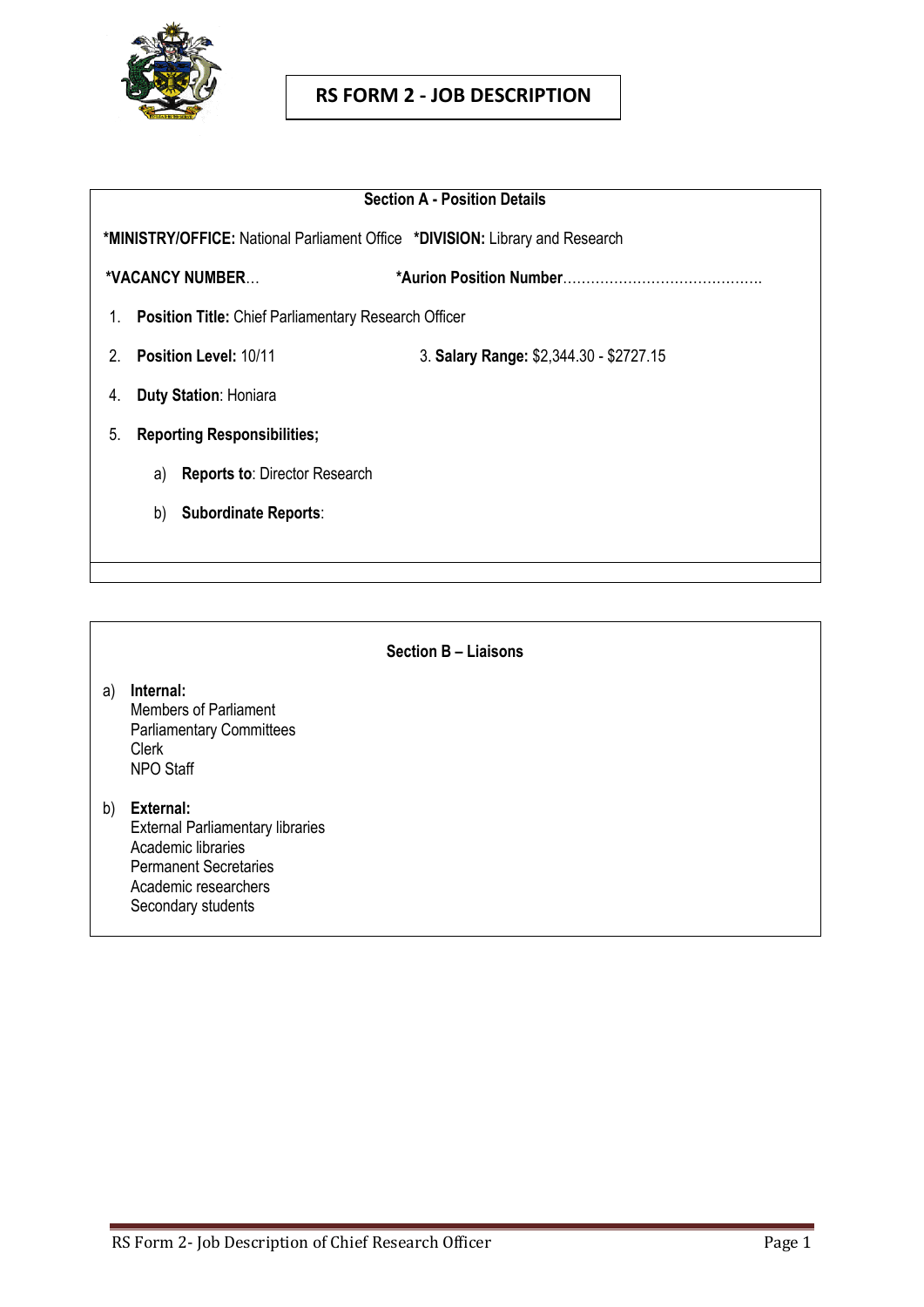# **Section C - Scope of Duties**

This position will contribute to the organisation functions and strategies by;

Providing timely, updated and thoroughly researched information delivered to members of Parliament and Parliamentary Committees inline with objective 3.3 of the National Parliament of the Solomon islands strategy 2012-2016.

The Primary responsibilities are:

- 1. Undertake research, analysis and writing duties in support of Members of Parliament, Parliamentary Committees and other approved users with concise, and objective researched responses on a wide range of topics..
- 2. Undertake administrative and other duties in support of Members of Parliament and Parliamentary Committees.

# **Section D - Key Duties**

### *\*The Officer will be required to:*

- 1. Undertake research projects on public interest matters aimed to improve public policy through innovative and realistic recommendations.
- 2. Undertake research and information collection and analyses in response to specific requests by individual Members of Parliament and parliament departments.
- 3. Produce a research work plan and in collaboration with the Parliamentary Committees, Committee Secretariat, Director Research and the Office of the Clerk produce a list of research topics and oversee the research projects implemented and monitored
- 4. Produce high quality research reports, briefing papers, discussion papers ensuring reports prepared are authoritative, meet defined needs, quality standards and are capable of withstanding challenges and scrutiny in the House, by the Executive and in the public domain
- 5. As appropriate, prepare analytical research reports and briefing notes for parliamentary committees and in response to individual Member's information requests.
- 6. From time to time, write analytical research papers for general distribution to Members.
- 7. Perform other duties as directed by the Clerk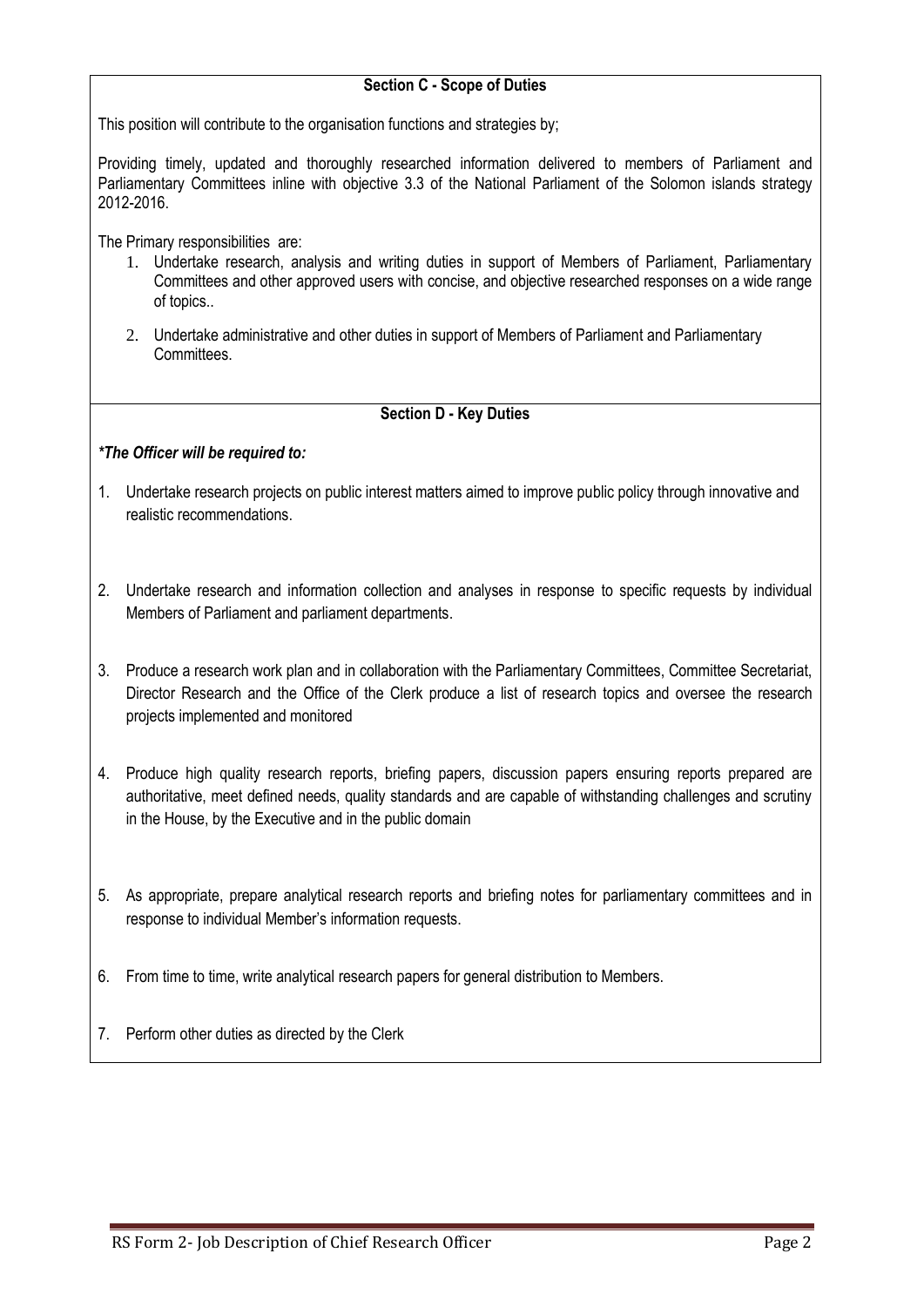### **Section E - Key Result Areas**

### *\*Successful performance of the duties will be indicated by:*

- 1. Weekly or fortnightly research papers on matters of public interest produced
- 2. Research papers produced in a timely manner in response to members of parliament's requests for thorough research on certain issues.
- 3. A research work plan is produced with a list of research topics and the plan is implemented and monitored using the Performance Management Process and the Departmental annual work plan review cycle.
- 4. High quality apolitical reports produced inline with parliamentary processes and rules in the Standing Orders.
- 5. Analytical research reports and briefing notes produced for members of parliament, parliamentary committees and individual member's information requests.
- 6. Analytical research papers produced from time to time and distributed to members of parliament.
- 7. Other duties as directed by the Clerk performed and done with high quality.

### **COMMUNICATION**

#### **Section F - Key Capabilities and Qualifications**

Effectively communicate with members of parliament and to provide directions to subordinates and to listen to superiors suggestions for improvement.

### **DECISION MAKING**

The post holder must make decisions on what research topic would be needed and decide also on who should be recipient of which information given the political environment in Parliament.

# **ACHIEVES RESULTS**

MPs information need arise when debating an issue of public importance for informed decision making. Thus the researcher must provide the required information on time in order for the information to be relevant in usage. Availing information after a bill is passed or debate is over makes a research paper irrelevant, thus results must be achieved on time

#### **PROBLEM SOLVING**

Post holder must be able to inspire and contribute to solve problems arising within the department and even at the organisational level.

# **CUSTOMER SERVICE**

Since parliament customers are members of Parliament and government officials, the post holder must be customer service oriented and deliver results on time

#### **PERFORMANCE MANAGEMENT**

The post holder will directly conduct the performance management for his/her subordinates using the PS Form 10 PMP.

# **ORGANISATIONAL SKILLS**

Must contribute to the goals and objectives of the organisation.

# **LEADERSHIP**

Must posses' leadership skills in order to lead the library unit.